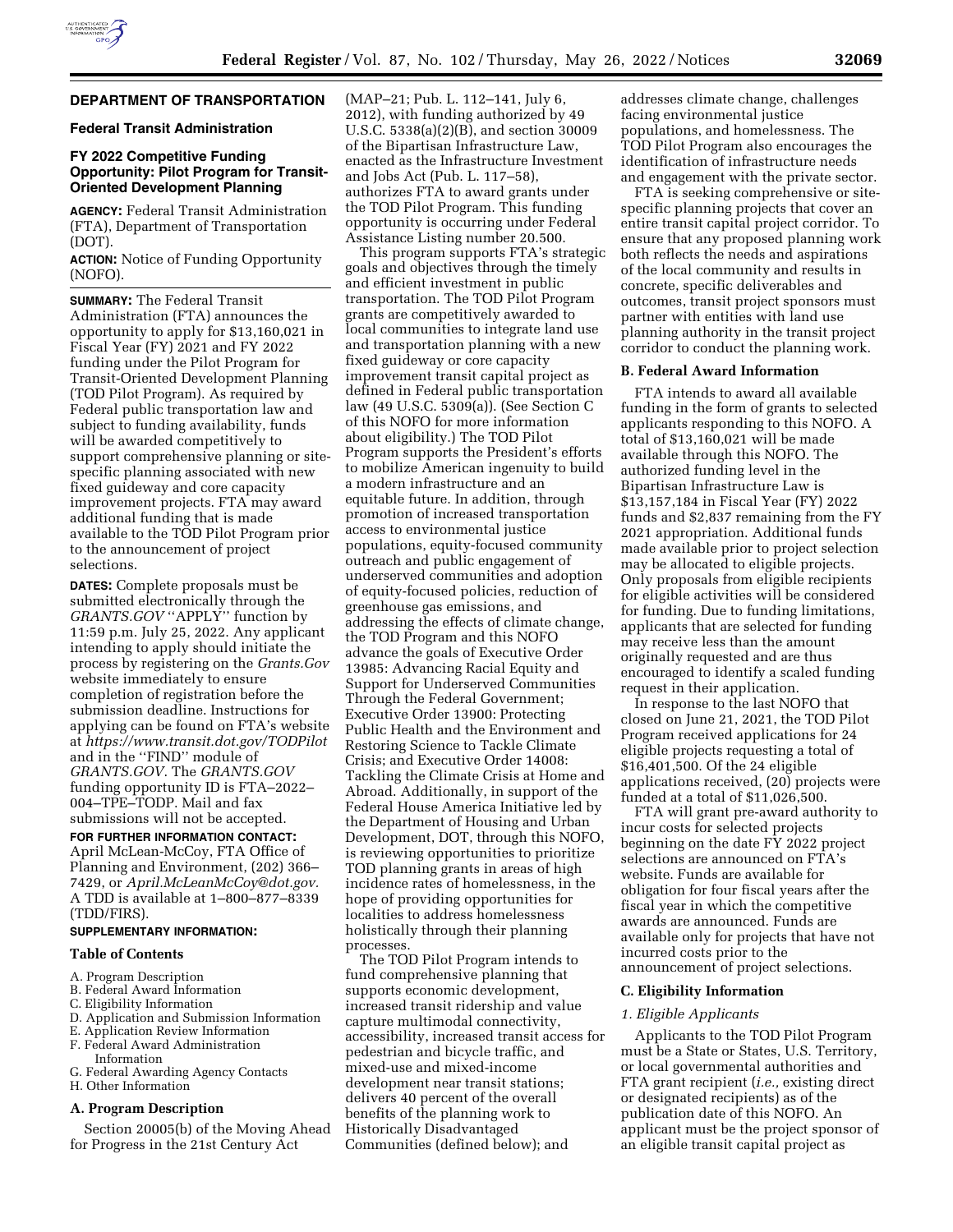defined below in Section C, subsection 3, or an entity with land use planning authority in the project corridor of an eligible transit capital project. Except in cases where an applicant is both the sponsor of an eligible transit project and has land use authority in at least a portion of the transit project corridor, the applicant must partner with the relevant transit project sponsor or at least one entity in the project corridor with land use planning authority. Documentation of this partnership must be included with the application; see Section D, subsection 2 of this NOFO for further information.

Only one application per transit capital project corridor may be submitted to FTA. Multiple applications submitted for a single transit capital project corridor indicate that partnerships are not in place, and FTA may reject all of the applications. FTA will accept multiple applications for the same corridor if each application is a site-specific application, the applications are submitted by separate applicants with different land-use authorities, and a given application does not overlap with any other application that would cover the same site.

#### *2. Cost Sharing or Matching*

The maximum Federal funding share is 80 percent.

Eligible sources of non-Federal match include the following: Cash from non-Federal sources (other than revenues from providing public transportation services); revenues derived from the sale of advertising and concessions; amounts received under a service agreement with a State or local social service agency or private social service organization; revenues generated from value capture financing mechanisms; funds from an undistributed cash surplus; replacement or depreciation cash fund or reserve; or new funding. In-kind contributions are permitted. Transportation Development Credits (formerly referred to as Toll Revenue Credits) may not be used to satisfy the non-Federal match requirement.

#### *3. Other Eligibility Criteria*

#### i. Eligible Transit Projects

Any comprehensive or site-specific planning work proposed for funding under the TOD Pilot Program must be associated with an eligible transit capital project. To be eligible, the proposed transit capital project must be a new fixed guideway project or a core capacity improvement project, as defined by Federal public transportation law (49 U.S.C. 5302(8)).

A fixed guideway is a public transportation facility:

(A) Using and occupying a separate right-of-way for the exclusive use of public transportation;

(B) using rail;

(C) using a fixed catenary system;

(D) for a passenger ferry system; or

(E) for a bus rapid transit system.

A new fixed guideway capital project is defined in (49 U.S.C. 5309(a)) to be:

(A) A new fixed guideway project that is a minimum operable segment or extension to an existing fixed guideway system; or

(B) a fixed guideway bus rapid transit project that is a minimum operable segment or an extension to an existing bus rapid transit system.

A fixed guideway bus rapid transit project is defined in (49 U.S.C. 5309(a)) as a bus capital project:

(A) In which the majority of the project operates in a separated right-ofway dedicated for public transportation use during peak periods;

(B) that represents a substantial investment in a single route in a defined corridor or subarea; and

(C) that includes features that emulate the services provided by rail fixed guideway public transportation systems, including:

(i) Defined stations;

(ii) traffic signal priority for public transportation vehicles;

(iii) short headway bidirectional services for a substantial part of weekdays and weekend days; and

(iv) any other features the Secretary may determine are necessary to produce high-quality public transportation services that emulate the services provided by rail fixed guideway public transportation systems.

A core capacity improvement project is defined by 49 U.S.C. 5309(a) to mean a substantial corridor-based capital investment in an existing fixed guideway system that increases the capacity of the corridor by not less than 10 percent. The term does not include project elements designed to maintain a state of good repair of the existing fixed guideway system.

Comprehensive or site-specific planning work in a corridor for a transit capital project that does not meet the statutory definitions above of either a new fixed guideway project or a core capacity improvement project is not eligible under the TOD Pilot Program.

### ii. Eligible Activities

As outlined in the Application Review Information section below, any comprehensive or site-specific planning funded under the TOD Pilot Program must address all six factors set forth set

in Section 20005(b)(2) of MAP–21, as amended by section 30009 of the Bipartisan Infrastructure Law. Additionally, the comprehensive or sitespecific planning effort must advance the metropolitan planning organization's metropolitan transportation plan. Applicants must establish performance criteria for the planning effort.

The following are examples of the types of substantial deliverables that may result from the comprehensive or site-specific planning work. Substantial deliverables are reports, plans and other materials that represent the key accomplishments of the comprehensive planning effort and that must be submitted to FTA as each is completed. Substantial deliverables may include, but are not restricted to, the following:

i. A comprehensive plan report that includes corridor development policies and station development plans comprising the corridor or the specific site, a proposed timeline, and recommended financing strategies for these plans;

ii. A strategic plan report that includes corridor specific planning strategies and program recommendations to support comprehensive planning;

iii. Revised TOD-focused zoning codes and/or resolutions;

iv. A report evaluating and recommending financial tools to encourage TOD implementation such as land banking, value capture, and development financing;

v. Policies to encourage TOD, including actions that reduce regulatory barriers that unnecessarily raise the costs of housing development or impede the development of affordable housing;

vi. Policies to encourage TOD, including actions that increase access to environmental justice populations, reduces greenhouse gas emissions, and the effects of climate change, or

vii. Local or regional resolutions to implement TOD plans and/or establish TOD funding mechanisms;

viii. Policies to prioritize TOD in areas with high incidence rates of homelessness for localities to address homelessness holistically through their planning processes;

#### iii. Ineligible Activities

FTA will not make awards for the following activities:

i. Transit project development activities that would be reimbursable under an FTA capital grant, such as project planning, the design and engineering of stations and other facilities, environmental analyses needed for the transit capital project, or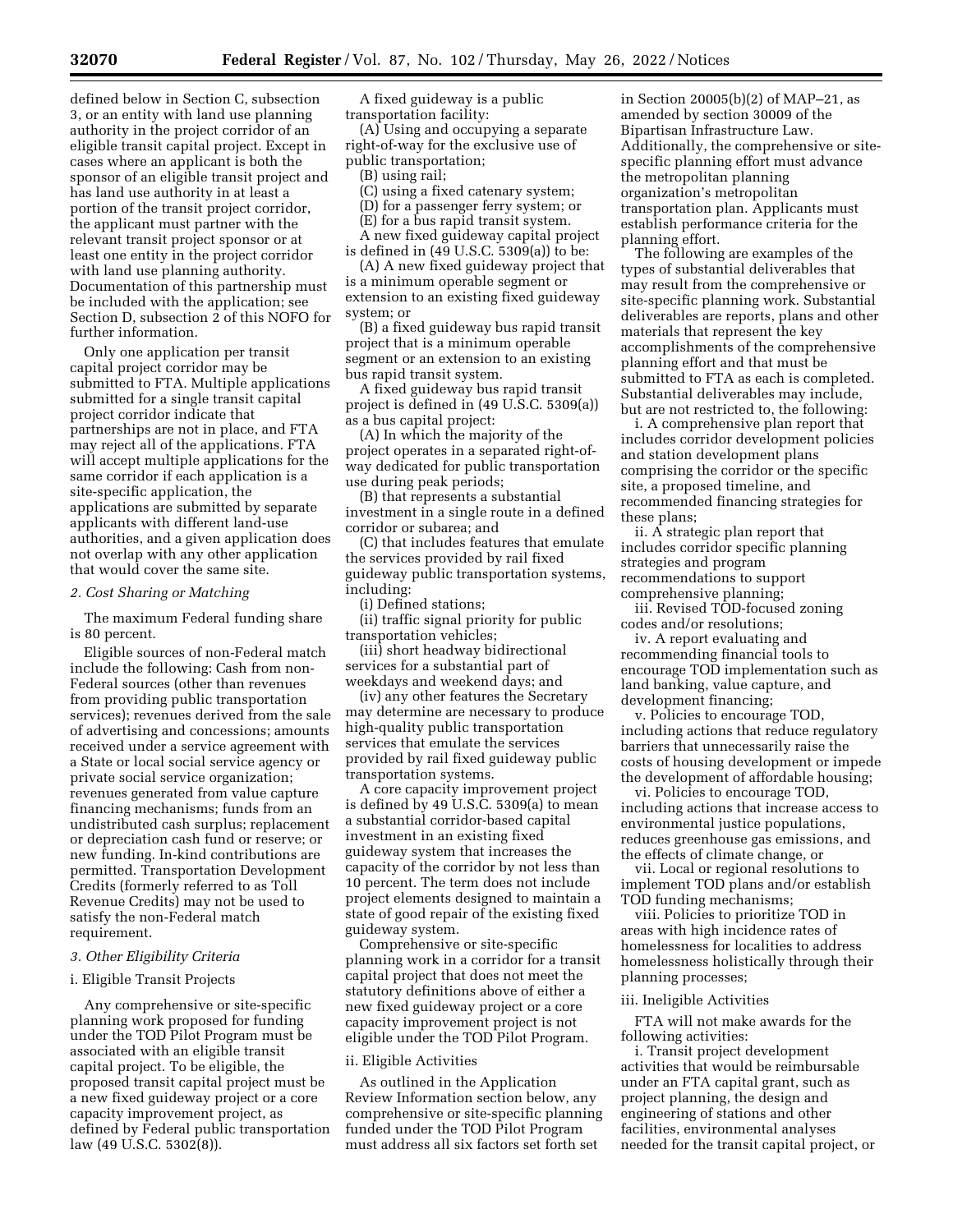costs associated with specific joint development activities; and

ii. Capital projects, such as land acquisition, construction, and utility relocation.

## **D. Application and Submission Information**

## *1. Address To Request Application Package*

Applications must be submitted electronically through *GRANTS.GOV*. The application is only available on *Grants.gov* and must be submitted electronically through *grants.gov*. General information for submitting applications through *GRANTS.GOV* can be found at *https://www.transit.dot.gov/ howtoapply* along with specific instructions for the forms and attachments required for submission. The Standard Form (SF) 424, Application for Federal Assistance, which must be included with every application, can be downloaded from *GRANTS.GOV*. The supplemental form for the FY 2022 TOD Pilot Program can be downloaded from *GRANTS.GOV* or the FTA website at *https:// www.transit.dot.gov/TODPilot.* 

*2. Content and Form of Application Submission* 

Failure to submit information as requested can delay review or disqualify the application. Proposals must include a completed SF–424 Mandatory form and the following attachments to the completed SF–424:

i. A completed Applicant and Proposal Profile supplemental form for the TOD Pilot Program (supplemental form) found on the FTA website at *https://www.transit.dot.gov/TODPilot.*  The information on the supplemental form will be used to determine applicant and project eligibility for the program, and to evaluate the proposal against the selection criteria described in part E of this notice;

ii. A map of the proposed study area showing the transit project alignment and stations, major roadways, major landmarks, and the geographic boundaries of the proposed comprehensive planning activities;

iii. Documentation of a partnership between the transit project sponsor and an entity in the project corridor with land use planning authority to conduct the comprehensive planning work, if the applicant does not have both of these responsibilities. Documentation may consist of a memorandum of agreement or letter of intent signed by all parties that describes the parties' roles and responsibilities in the proposed comprehensive planning project; and

iv. Documentation of any funding commitments for the proposed comprehensive or site-specific planning work.

Information such as the applicant's name, Federal amount requested, local match amount, and description of the study area, are requested in varying degrees of detail on both the SF–424 form and supplemental form. Applicants must fill in all fields unless stated otherwise on the forms. Applicants should use both the ''Check Package for Errors'' and the ''Validate Form'' buttons on both forms to check all required fields and ensure that the Federal and local amounts specified are consistent. In the event of errors with the supplemental form, FTA recommends saving the form on your computer and ensuring that JavaScript is enabled in your PDF reader. The information listed below must be included on the SF–424 and supplemental forms for TOD Pilot Program funding applications.

The SF–424 and supplemental form will prompt applicants to address the following items:

1. Provide the name of the lead applicant and, if applicable, the specific co-sponsors submitting the application.

2. Provide the applicant's Dun and Bradstreet Data Universal Numbering System (DUNS) number.

3. Provide contact information including: Contact name, title, address, phone number, and email address.

4. Specify the Congressional district(s) where the planning project will take place.

5. Identify the project title and project scope to be funded, including anticipated substantial deliverables and the milestones at when they will be provided to FTA.

6. Identify and describe an eligible transit project that meets the requirements of Section C, subsection 3 of this notice.

7. Provide evidence of a partnership between the transit project sponsor and at least one agency with land use authority in the transit capital project corridor, as described earlier in this subsection.

8. Address the six factors set forth in MAP–21 Section 20005(b)(2).

9. Address each evaluation criterion separately, demonstrating how the project responds to each criterion as described in Section E.

10. Provide a line-item budget for the total planning effort, with enough detail to indicate the various key components of the comprehensive planning project.

11. Identify the Federal amount requested.

12. Document the matching funds, including amount and source of the match (may include local or private sector financial participation in the project). Describe whether the matching funds are committed or planned and include documentation of the commitments.

13. Provide explanation of the scalability of the project.

14. Address whether other Federal funds have been sought or received for the comprehensive or site-specific planning project.

15. Provide a schedule and process for the development of the comprehensive plan that includes anticipated dates for incorporating the planning work effort into the region's unified planning work program, completing major tasks and substantial deliverables, and completing the overall planning effort.

16. Describe how the comprehensive or site-specific planning work advances the metropolitan transportation plan of the metropolitan planning organization.

17. Propose performance criteria for the development and implementation of the comprehensive or site-specific planning work.

18. Identify potential State, local or other impediments to the implementation of the comprehensive plan or site-specific plan, and how the work will address them.

19. Describe how the comprehensive or site-specific planning work addresses climate change and elevates challenges facing environmental justice populations.

20. Describe how the comprehensive or site-specific planning work allows 40 percent of the overall benefits to flow to Historically Disadvantaged Communities (defined below).

21. Describe how the comprehensive or site-specific planning work prioritizes TOD plans in areas with high incidence rates of homelessness and addresses homelessness holistically through their planning processes.

22. Describe how the comprehensive or site-specific planning work addresses the historic displacement of historically disadvantaged populations and how it seeks to mitigate the displacement or improve the conditions for populations at risk of displacement, if possible. In addition, how will local residents surrounding the comprehensive or sitespecific planning work will include community engagement, especially those that have been historically excluded.

23. Describe how the comprehensive or site-specific planning work includes value capture elements.

24. Describe the community input process for your comprehensive or site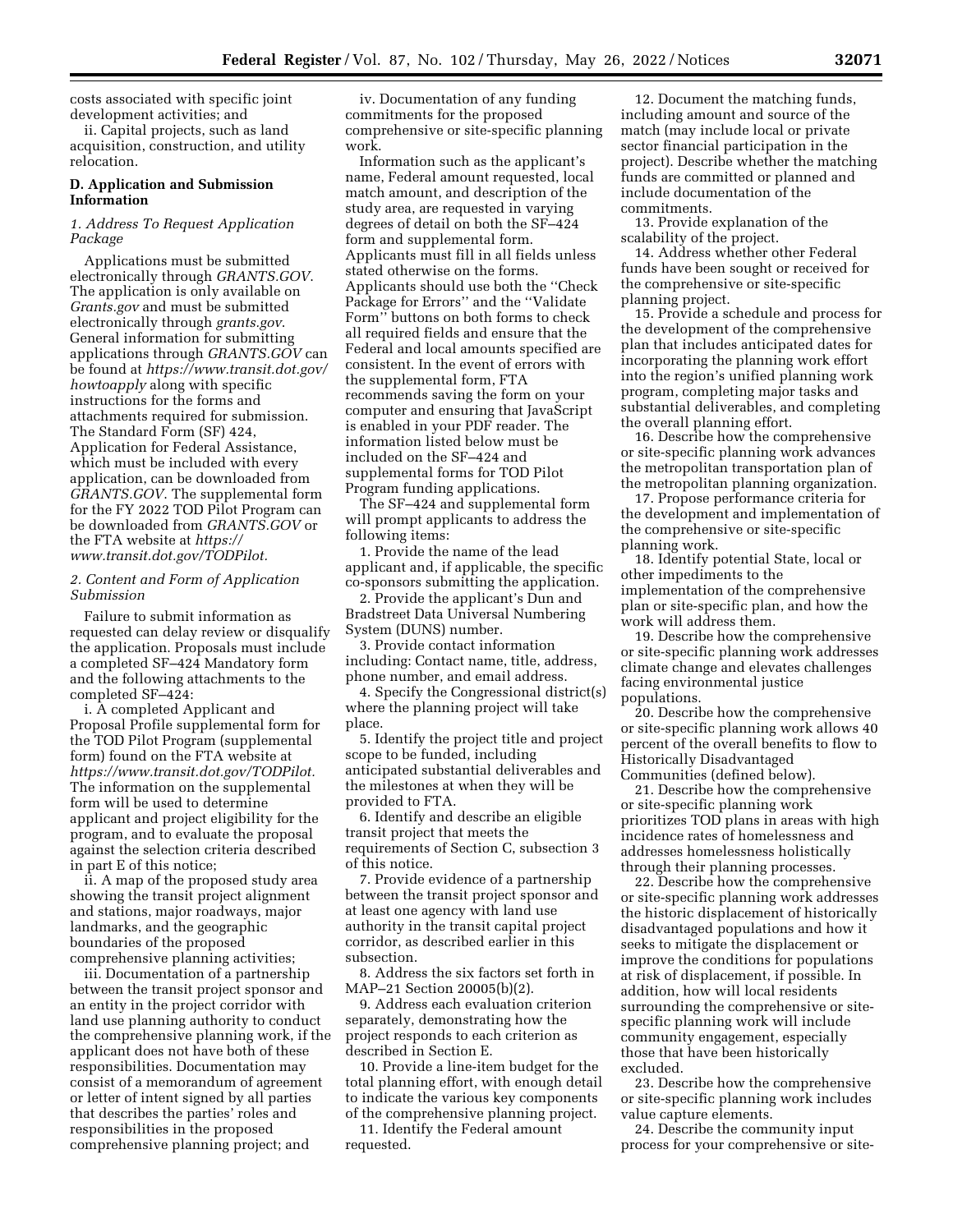specific planning work, and identify infrastructure needs associated with the eligible project.

25. Describe how the comprehensive or site-specific planning work incorporates affordable housing or other mixed-income elements.

## *3. Unique Entity Identifier and System for Award Management (SAM)*

Each applicant is required to: (1) Be registered in SAM before submitting an application; (2) provide a valid unique entity identifier in its application; and (3) continue to maintain an active SAM registration with current information at all times during which the applicant has an active Federal award or an application or plan under consideration by FTA. FTA may not make an award until the applicant has complied with all applicable unique entity identifier and SAM requirements. If an applicant has not fully complied with the requirements by the time FTA is ready to make an award, FTA may determine that the applicant is not qualified to receive an award and use that determination as a basis for making a Federal award to another applicant. These requirements do not apply if the applicant is excepted from registration per 2 CFR 25.110. SAM registration takes approximately 3–5 business days, but FTA recommends allowing ample time, up to several weeks, for completion of all steps. For additional information on obtaining a unique entity identifier, please visit *www.sam.gov.* 

### *4. Submission Dates and Times*

Project proposals must be submitted electronically through *http:// www.GRANTS.GOV* by 11:59 p.m. Eastern Time July 25, 2022. *GRANTS.GOV* attaches a time stamp to each application at the time of submission. Proposals submitted after the deadline will only be considered under extraordinary circumstances not under the applicant's control. Applications are time and date stamped by *GRANTS.GOV* upon successful submission. Mail, email, and fax submissions will not be accepted.

Within 48 hours after submitting an electronic application, the applicant should receive two email messages from *GRANTS.GOV*: (1) Confirmation of successful transmission to *GRANTS.GOV*; and (2) confirmation of successful validation by *GRANTS.GOV*. FTA will then validate the application and will attempt to notify any applicants whose applications could not be validated. If the applicant does not receive confirmation of successful validation or a notice of failed

validation or incomplete materials, the applicant must address the reason for the failed validation, as described in the email notice, and resubmit before the submission deadline. If making a resubmission for any reason, include all original attachments regardless of which attachments were updated and check the box on the supplemental form indicating this is a resubmission. An application that is submitted at the deadline and cannot be validated will be marked as incomplete, and such applicants will not receive additional time to re-submit.

FTA urges applicants to submit their applications at least 96 hours prior to the due date to allow time to receive the validation messages and to correct any problems that may have caused a rejection notification. *GRANTS.GOV*  scheduled maintenance and outage times are announced on the *GRANTS.GOV* website at *http:// www.GRANTS.GOV.* Deadlines will not be extended due to scheduled maintenance or outages.

Applicants are encouraged to begin the registration process on the *GRANTS.GOV* site well in advance of the submission deadline. Registration is a multi-step process, which may take several weeks to complete before an application can be submitted. Registered applicants may still be required to take steps to keep their registration up to date before submissions can be made successfully: (1) Registration in SAM is renewed annually and (2) persons making submissions on behalf of the Authorized Organization Representative (AOR) must be authorized in *GRANTS.GOV* by the AOR to make submissions.

#### *5. Funding Restrictions*

See Section C of this NOFO for detailed eligibility requirements. FTA emphasizes that any comprehensive or site-specific planning projects funded through the TOD Pilot Program must be associated with an eligible transit project, specifically a new fixed guideway project or a core capacity improvement project as defined in Federal transit statute, 49 U.S.C. 5309(a). Projects are not required to be funded through the Capital Investment Grant Program. Funds must be used only for the specific purposes requested in the application. Funds under this NOFO cannot be used to reimburse projects for otherwise eligible expenses incurred prior to FTA's announcement of project selections and issuance of preaward authority. Refer to Section C.3., Eligible Projects, for information on activities that are allowable in this grant program. Allowable direct and indirect

expenses must be consistent with the Government-wide Uniform Administrative Requirements and Cost Principles (2 CFR part 200) and FTA Circular 5010.1E.

#### *6. Other Submission Requirements*

Applicants are encouraged to identify scaled funding options in case insufficient funding is available to fund a project at the full requested amount. If an applicant indicates that a project is scalable, the applicant must provide an appropriate minimum funding amount that will fund an eligible project that achieves the objectives of the program and meets all relevant program requirements. The applicant must provide a clear explanation of how the project budget would be affected by a reduced award. FTA may award a lesser amount regardless of whether a scalable option is provided.

All applications must be submitted via the *GRANTS.GOV* website. FTA does not accept applications on paper, by fax machine, email, or other means. For information on application submission requirements, please see Section D.1., Address to Request Application and Section D.4., Submission Dates and Times.

FTA encourages applicants to demonstrate whether they have considered climate change and environmental justice in terms of the transportation planning process or anticipated design components with outcomes that address climate change (*e.g.,* resilience or adaptation measures). The application should describe what specific climate change or environmental justice activities have been incorporated, including whether a project supports a Climate Action Plan, whether an equitable development plan has been prepared, and whether tools such as the Environmental Protection Agency's (EPA) EJSCREEN at: *https:// www.epa.gov/ejscreen* or DOT's Historically Disadvantaged Community tool at: *https://usdot.maps.arcgis.com/ apps/dashboards/d6f90dfcc 8b44525b04c7ce748a3674a* have been applied in project planning. Applicants could also address how a project is related to housing or land use reforms to increase density to reduce climate impacts. The application should also describe specific and direct ways the project will mitigate or reduce climate change impacts including any components that reduce emissions, promote energy efficiency, incorporate electrification or low emission or zero emission vehicle infrastructure, increase resiliency, recycle or redevelop existing infrastructure or if located in a floodplain be constructed or upgraded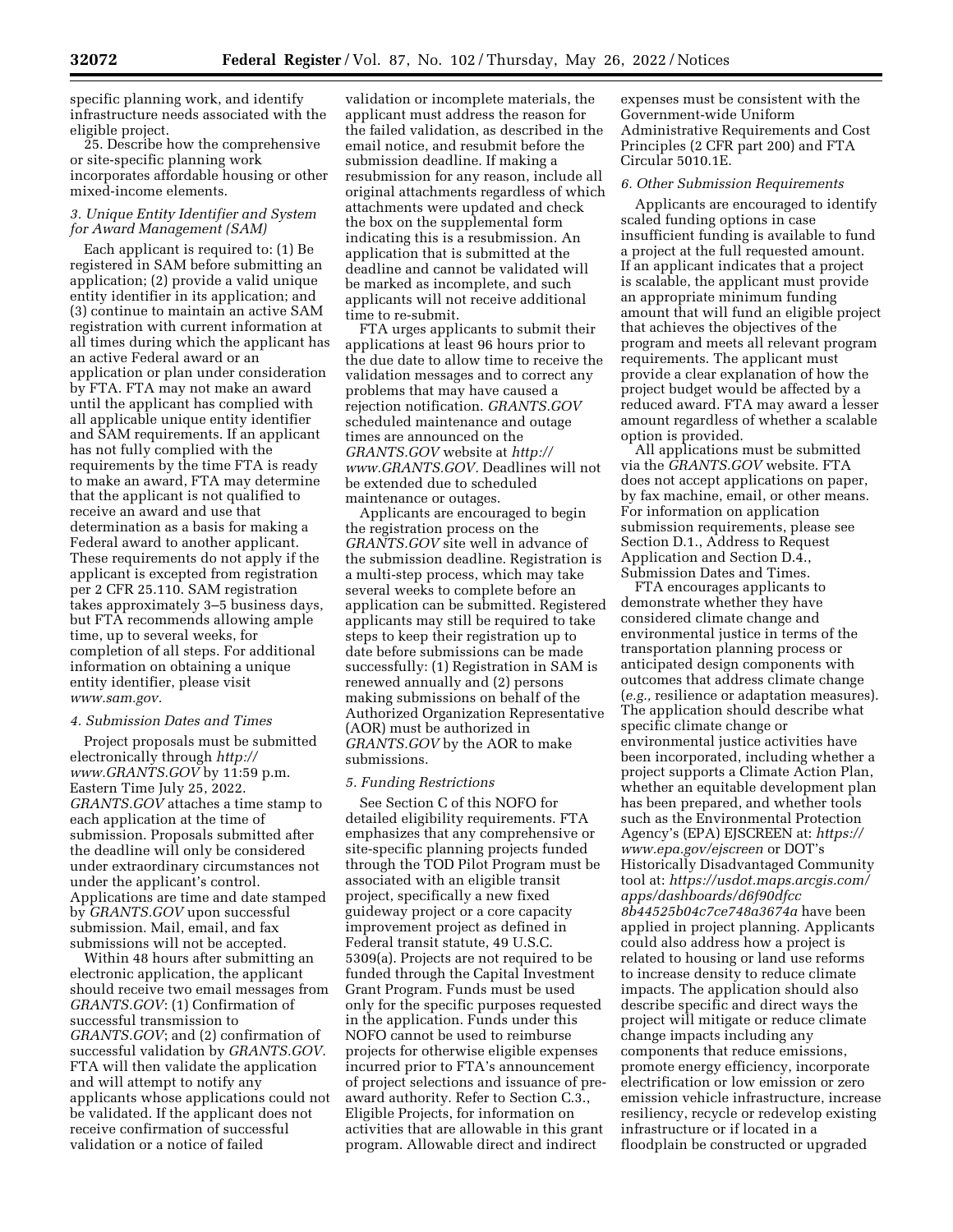consistent with the Federal Flood Risk Management Standard, to the extent consistent with current law.

Applicants should identify any Environmental Justice (EJ) populations located within the proposed service area and describe anticipated benefits to that population(s) should the applicant receive a grant under this program. A formal EJ analysis that is typically included in transportation planning or environmental reviews is not requested.

### **E. Application Review Information**

#### *1. Criteria*

Project proposals will be evaluated primarily on the responses provided in the supplemental form. Additional information may be provided to support the responses; however, any additional documentation must be directly referenced on the supplemental form, including the file name where the additional information can be found. Applications will be evaluated based on the quality and extent to which the following evaluation criteria are addressed.

### a. Project Factors

Whether the project funded under the TOD Pilot Program addresses all six factors set forth in Section 20005(b)(2) of MAP–21, as amended by section 30009 of the Bipartisan Infrastructure Law:

i. Enhances economic development, ridership, and other goals established during the project development and engineering processes;

ii. facilitates multimodal connectivity and accessibility;

iii. increases access to transit hubs for pedestrian and bicycle traffic;

iv. enables mixed-use development;

v. identifies infrastructure needs associated with the eligible project; and

vi. includes private sector participation.

### b. Demonstrated Need

FTA will evaluate each project to determine the need for funding based on the following factors:

i. How the proposed work will advance TOD implementation in the corridor and region;

ii. Justification as to why Federal funds are needed for the proposed work;

iii. Extent to which the transit project corridor could benefit from TOD planning.

iv. Extent to which TOD planning will address climate change and challenges facing environmental justice populations.

c. Strength of the Work Plan, Schedule and Process

FTA will evaluate the strength of the work plan, schedule and process included in an application based on the following factors:

i. Potential state, local or other impediments to the implementation of the comprehensive or site-specific plan, and how the workplan will address them;

ii. Extent to which the schedule contains sufficient detail, identifies all steps needed to implement the work proposed, and is achievable;

iii. The proportion of the project corridor covered by the work plan;

iv. Extent of partnerships, including how community stakeholders will engage and consider the needs of those traditionally underserved by existing transportation systems, such as lowincome and minority households, who may face challenges accessing employment and other services.

v. The partnerships' technical capability to develop, adopt and implement the comprehensive plans, based on FTA's assessment of the applicant's description of the policy formation, implementation, and financial roles of the partners, and the roles and responsibilities of proposed staff;

vi. Extent to which this TOD planning effort increases access for environmental justice populations and allows them to participate in this TOD planning effort;

vii. Extent to which the comprehensive planning work will reduce greenhouse gas emissions and the effects of climate change;

viii. How the performance measures identified in the application relate to the goals of the comprehensive planning work.

### d. Funding Commitments

FTA will assess the status of local matching funds for the planning work. Applications demonstrating that matching funds for the proposed comprehensive planning work are already committed will receive higher ratings from FTA on this factor. Proposed comprehensive planning projects for which matching funding sources have been identified, but are not yet committed, will be given lower ratings under this factor by FTA, as will proposed comprehensive planning projects for which in-kind contributions constitute the primary or sole source of match.

### *2. Review and Selection Process*

A technical evaluation committee will verify each proposal's eligibility and

evaluate proposals based on the published evaluation criteria. FTA may request additional information from applicants, if necessary. Taking into consideration the findings of the technical evaluation committee, the FTA Administrator will determine the final selection of projects for program funding.

After applying the above criteria, in support of the President's January 20, 2021, Executive Order on Protecting Public Health and the Environment and Restoring Science to Tackle the Climate Crisis, the FTA Administrator will consider applications that may provide other air quality benefits as part of the application review. Applicants should identify any nonattainment or maintenance areas under the Clean Air Act in the proposed service area. Nonattainment or maintenance areas should be limited to the following applicable National Ambient Air Quality Standards criteria pollutants: Carbon monoxide, ozone, and particulate matter 2.5 and 10. The EPA's Green Book (available at *https:// www.epa.gov/green-book*) is a publiclyavailable resource for nonattainment and maintenance area data. This consideration will further the goals of the Executive Order, including the goal to prioritize environment justice and historically disadvantaged communities.

In further support of Executive Order 14008, FTA will give priority consideration to applications that create significant community benefits relating to the environment, including those projects that address greenhouse gas emissions and climate change impacts. FTA encourages applicants to demonstrate whether they have considered climate change and environmental justice in terms of the transportation planning process or anticipated design components with outcomes that address climate change (*e.g.,* resilience or adaptation measures). The application should describe what specific climate change or environmental justice activities have been incorporated, including whether a project supports a Climate Action Plan, whether an equitable development plan has been prepared, and whether tools such as EPA's EJSCREEN at: *https:// www.epa.gov/ejscreen* or DOT's Historically Disadvantaged Community tool at: *https://usdot.maps.arcgis.com/ apps/dashboards/d6f90dfcc 8b44525b04c7ce748a3674a* have been applied in project planning. Applicants should also address how a project is related to housing or land use reforms to increase density to reduce climate impacts. The application should also describe specific and direct ways the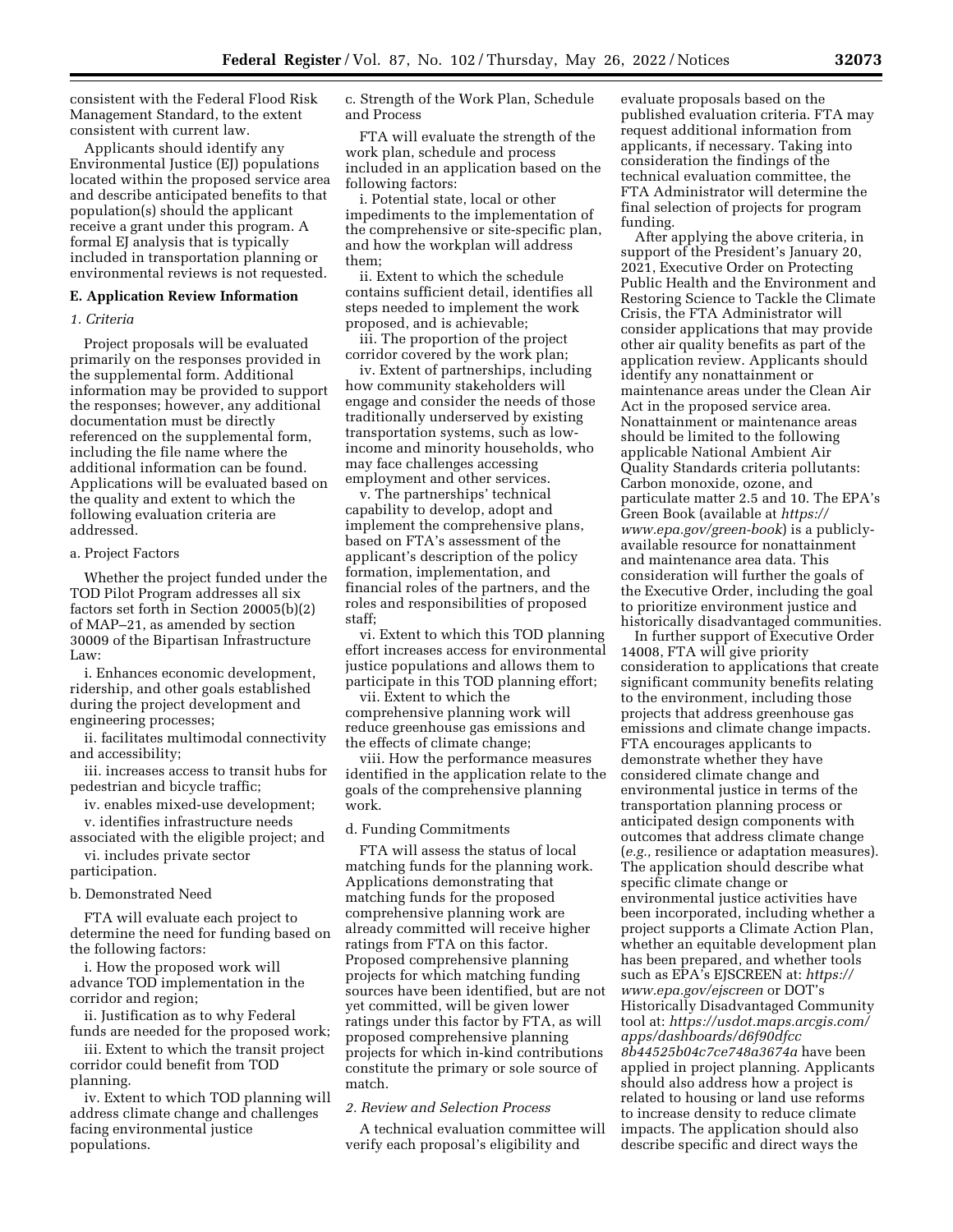project will mitigate or reduce climate change impacts including any components that reduce emissions, promote energy efficiency, incorporate electrification or low emission or zero emission vehicle infrastructure, increase resiliency, recycle or redevelop existing infrastructure or if located in a floodplain be constructed or upgraded consistent with the Federal Flood Risk Management Standard, to the extent consistent with current law.

In addition, FTA will consider benefits to EJ communities when reviewing applications received under this program. Applicants should identify any EJ populations located within the proposed service area and describe anticipated benefits to that population(s) should the applicant receive a grant under this program. A formal EJ analysis that is typically included in transportation planning or environmental reviews is not requested. Among the factors, in determining the allocation of program funds FTA may consider geographic diversity, diversity in the size of the grantees receiving funding, or the applicant's receipt of other competitive awards. Respectively, FTA will evaluate the proposals to determine the extent that the proposed project will address affordable housing needs, provide equitable housing choices for environmental justice populations, and avoid displacement of low-income households and existing small businesses.

In support of Executive Order 14008, and consistent with OMB's Interim Guidance for the Justice40 Initiative, Historically Disadvantaged Communities include (a) certain qualifying census tracts, (b) any Tribal land, or (c) any territory or possession of the United States. DOT is providing a mapping tool to assist applicants in identifying whether a project is located in a Historically Disadvantaged Community at: *https://usdot.maps. arcgis.com/apps/dashboards/d6f90dfcc 8b44525b04c7ce748a3674a.* Use of this map tool is optional; applicants may provide an image of the map tool outputs, or alternatively, consistent with OMB's Interim Guidance, applicants can supply quantitative, demographic data of their ridership demonstrating the percentage of their ridership that meets the criteria described in Executive Order 14008 for disadvantage. Examples of Historically Disadvantaged Communities that an applicant could address using geographic or demographic information include low income, high and/or persistent poverty, high unemployment and underemployment, racial and ethnic residential segregation, linguistic

isolation, or high housing cost burden and substandard housing. Additionally, in support of the Justice40 Initiative, the applicant also should provide evidence of strategies that the applicant has used in the planning process to seek out and consider the needs of those traditionally disadvantaged and underserved by existing transportation systems. For technical assistance using the mapping tool, please contact *GMO@dot.gov.* 

Prior to making an award, FTA is required to review and consider any information about the applicant that is in the Federal Awardee Performance and Integrity Information Systems (FAPIIS) accessible through SAM. An applicant may review and comment on information about itself that a Federal awarding agency previously entered. FTA will consider any comments by the applicant, in addition to the other information in the designated integrity and performance system, in making a judgment about the applicant's integrity, business ethics, and record of performance under Federal awards when completing the review of risk posed by applicants as described in the Office of Management and Budget's Uniform Requirements for Federal Awards (2 CFR 200.205).

## **F. Federal Award Administration Information**

## *1. Federal Award Notices*

(a) The FTA Administrator will announce the final project selections on the FTA website. Project recipients should contact their FTA Regional Offices for additional information regarding allocations for projects under the TOD Pilot Program.

## i. Pre-Award Authority

FTA will issue specific guidance to recipients regarding pre-award authority at the time of selection. FTA does not provide pre-award authority for competitive funds until projects are selected and even then, there are Federal requirements that must be met before costs are incurred. Funds under this NOFO cannot be used to reimburse applicants for otherwise eligible expenses incurred prior to FTA award of a Grant Agreement until FTA has issued pre-award authority for selected projects, or unless FTA has issued a ''Letter of No Prejudice'' for the project before the expenses are incurred. For more information about FTA's policy on pre-award authority, please see the most recent Apportionment Notice at: *https:// www.transit.dot.gov.* 

## ii. Grant Requirements

If selected, awardees will apply for a grant through FTA's Transit Award Management System (TrAMS). Recipients of TOD Pilot Program funds are subject to the grant requirements of the Section 5303 Metropolitan Planning program, including those of FTA Circular 8100.1C and Circular 5010.1E. All competitive grants, regardless of award amount, will be subject to the Congressional Notification and release process. Technical assistance regarding these requirements is available from each FTA regional office.

### *2. Administrative and National Policy Requirements*

#### i. Planning

FTA encourages applicants to notify the appropriate metropolitan planning organizations in areas likely to be served by the funds made available under this program. Selected projects must be incorporated into the unified planning work programs of metropolitan areas before they are eligible for FTA funding or pre-award authority.

#### ii. Standard Assurances

The applicant assures that it will comply with all applicable Federal statutes, regulations, executive orders, directives, FTA circulars, and other Federal administrative requirements in carrying out any project supported by the FTA grant. The applicant acknowledges that it is under a continuing obligation to comply with the terms and conditions of the grant agreement issued for its project with FTA. The applicant understands that Federal laws, regulations, policies, and administrative practices might be modified from time to time and may affect the implementation of the project. The applicant agrees that the most recent Federal requirements will apply to the project, unless FTA issues a written determination otherwise. The applicant must submit the Certifications and Assurances before receiving a grant if it does not have current certifications on file.

#### iii. Disadvantaged Business Enterprise

FTA requires that its recipients receiving planning, capital, and/or operating assistance that will award prime contracts exceeding \$250,000 in FTA funds in a Federal fiscal year comply with Department of Transportation Disadvantaged Business Enterprise (DBE) program regulations (49 CFR part 26). Applicants should expect to include any funds awarded, excluding those to be used for vehicle